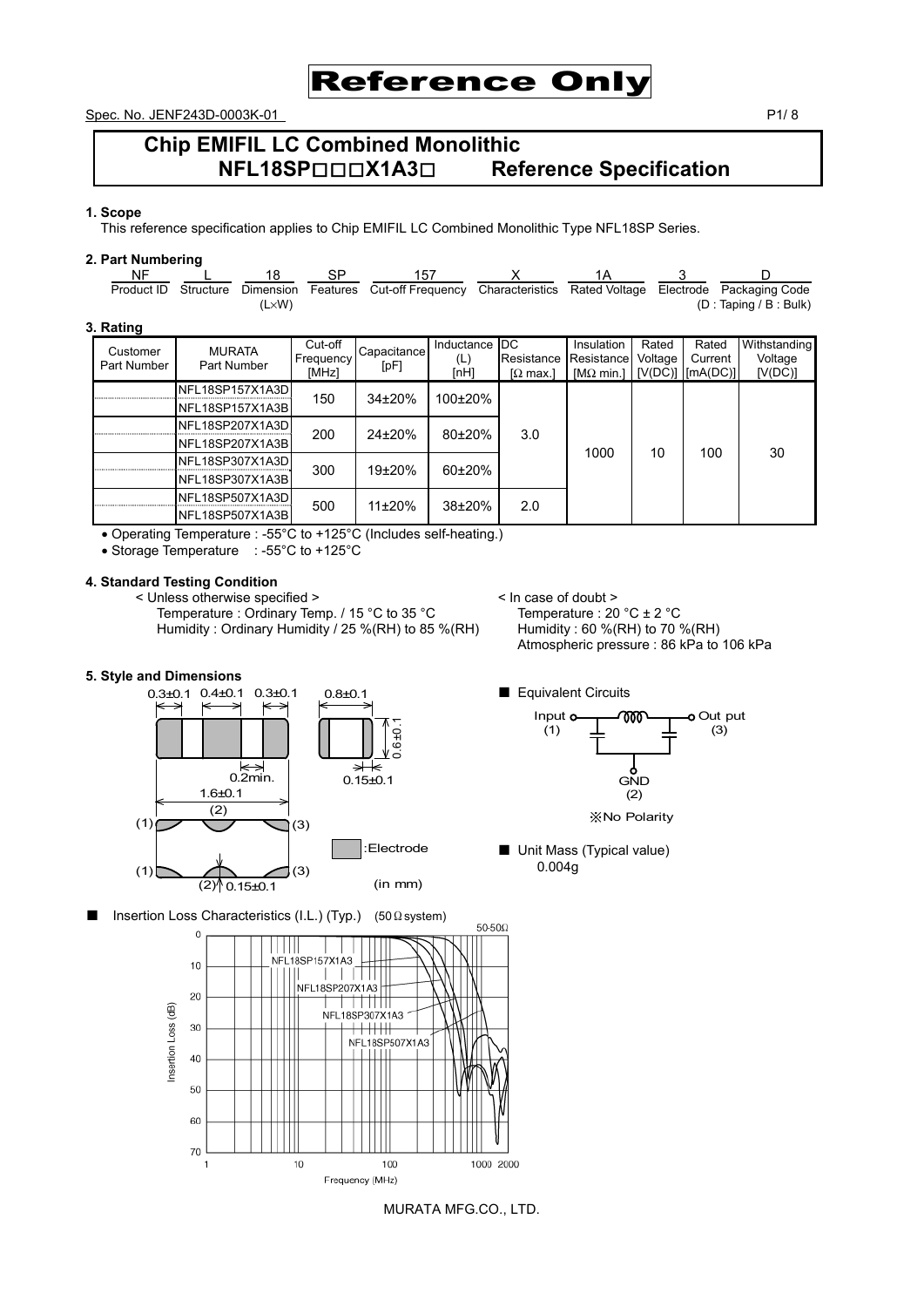Spec. No. JENF243D-0003K-01 P2/ 8

#### **6. Marking**

## No marking

|     | <b>7. Electrical Performance</b> |                                |                                                                                    |
|-----|----------------------------------|--------------------------------|------------------------------------------------------------------------------------|
| No. | Item                             | Specification                  | Test Method                                                                        |
| 7.1 | Capacitance<br>(Cap.)            | Meet item 3.                   | · Frequency: 1±0.1MHz<br>$\cdot$ Voltage : 1±0.2V(rms)                             |
| 7.2 | Inductance<br>(L)                |                                | $\cdot$ Frequency : 10 $\pm$ 1MHz<br>$\cdot$ Voltage : 1±0.2V(rms)                 |
| 7.3 | DC Resistance<br>(Rdc)           |                                | Measured with 10mA max.<br>Measured between terminal (1)-(3). (ref. Item5)         |
| 7.4 | Insulation<br>Resistance(I.R.)   |                                | · Voltage: Rated Voltage<br>$\cdot$ Time : 1 minutes max.                          |
| 7.5 | Withstanding<br>Voltage          | Products shall not be damaged. | · Test Voltage: 30V(DC)<br>$\cdot$ Time : 1 to 5 s<br>. Charge Current: 50 mA max. |

Reference Only

#### **8. Mechanical Performance**

| No. | Item                                | Specification                                                                                                                                | <b>Test Method</b>                                                                                                                                                                                                                        |
|-----|-------------------------------------|----------------------------------------------------------------------------------------------------------------------------------------------|-------------------------------------------------------------------------------------------------------------------------------------------------------------------------------------------------------------------------------------------|
| 8.1 | Appearance and<br><b>Dimensions</b> | Meet item 5.                                                                                                                                 | Visual Inspection and measured with Slide<br>Calipers.                                                                                                                                                                                    |
| 8.2 | Solderability                       | Electrodes shall be at least 90%<br>covered with new solder coating.                                                                         | · Flux: Ethanol solution of rosin, 25(wt)%<br>Pre-heat: 150 ± 10°C, 60 to 90s<br>Solder: Sn-3.0Ag-0.5Cu<br>Solder Temperature : $240 \pm 3^{\circ}$ C<br>Immersion Time : $3±1$ s<br>Immersion and emersion rates: 25mm / s               |
| 8.3 | Resistance to<br>soldering heat     | Meet Table 1.<br>Table 1<br>No damaged<br>Appearance<br>within $\pm$ 5%<br>Cap. Change<br>within $\pm$ 5%<br>L Change<br>meet item 3<br>I.R. | · Flux: Ethanol solution of rosin, 25(wt)%<br>$\cdot$ Pre-heat : 150 $\pm$ 10°C, 60 to 90s<br>Solder: Sn-3.0Ag-0.5Cu<br>Solder Temperature : 270 ± 5°C<br>$\cdot$ Immersion Time : 10 $\pm$ 1 s<br>Immersion and emersion rates: 25mm / s |
| 8.4 | Bending<br>Strength                 | Meet Table 2.<br>Table 2<br>No damaged<br>Appearance<br>within $± 5%$<br>Cap. Change                                                         | It shall be soldered on the glass-epoxy substrate<br>$(t = 1.0$ mm).<br>Deflection: 2.0 mm<br>· Keeping Time: 30 s<br>Pressure jig<br>l F<br>R230<br>Deflection<br>45<br>45<br>Product<br>(in mm)                                         |
| 8.5 | Drop                                | Products shall be no failure after<br>tested.                                                                                                | It shall be dropped on concrete or steel board.<br>· Method : Free fall<br>· Height: 1m<br>Attitude from which the product is dropped<br>: 3 directions<br>· The Number of Time : 3 times for each direction<br>(Total 9 times)           |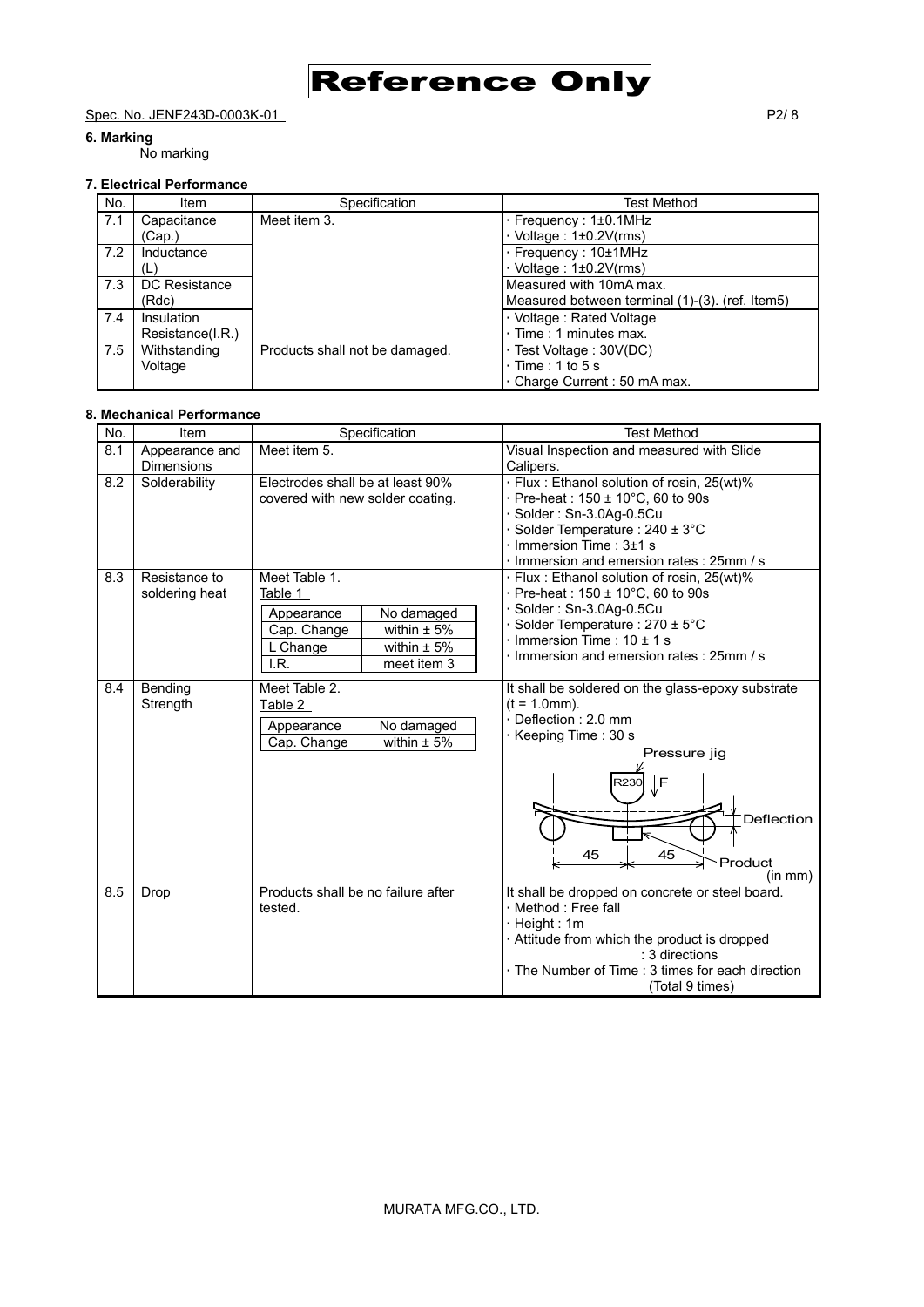

#### Spec. No. JENF243D-0003K-01 P3/ 8

| No. | Item                       | Specification                                       | Test Method                                                                                                                                                                                                                                                                                                             |
|-----|----------------------------|-----------------------------------------------------|-------------------------------------------------------------------------------------------------------------------------------------------------------------------------------------------------------------------------------------------------------------------------------------------------------------------------|
| 8.6 | <b>Bonding</b><br>Strength | The electrodes shall be no failure after<br>tested. | It shall be soldered on the glass-epoxy substrate.<br>· Applying Force (F): 9.8 N<br>· Applying Time: 30 s                                                                                                                                                                                                              |
|     |                            |                                                     | 0.5<br>$\vert$ 1.2<br>⇥<br>0.4<br>1.6<br>(in mm)                                                                                                                                                                                                                                                                        |
| 8.7 | Vibration                  | Meet Table 1.                                       | It shall be soldered on the glass-epoxy substrate.<br>Oscillation Frequency: 10 to 2000 to 10Hz for<br>20 minutes.<br>· Total amplitude 1.5 mm or Acceleration amplitude<br>200m/s <sup>2</sup> whichever is smaller.<br>· Time: A period of 2 hours in each of 3 mutually<br>perpendicular directions. (Total 6 hours) |

#### **9. Environment Performance**

It shall be soldered on the glass-epoxy substrate.

| No. | Item                   | Specification | <b>Test Method</b>                                                                                                                                                                                                                                                                                                                                                |
|-----|------------------------|---------------|-------------------------------------------------------------------------------------------------------------------------------------------------------------------------------------------------------------------------------------------------------------------------------------------------------------------------------------------------------------------|
| 9.1 | Temperature<br>Cycling | Meet Table 1. | $\cdot$ 1 Cycle<br>1 step: -55 $\pm$ <sup>0</sup> <sub>3</sub> °C / 30 $\pm$ <sup>3</sup> <sub>0</sub> minutes<br>2 step: Room Temperature / 3 minutes within.<br>3 step: +125 ± $3_0$ °C / 30 ± $3_0$ minutes<br>4 step: Room Temperature / 3 minutes within.<br>· Total of 10 cycles<br>. Then measured after exposure in the room<br>condition for 24±2 hours. |
| 9.2 | Humidity               |               | $\cdot$ Temperature : 40 $\pm$ 2 °C<br>$\cdot$ Humidity : 90 to 95%(RH)<br>$\cdot$ Time : 500 $\pm$ <sup>24</sup> <sub>0</sub> hours<br>. Then measured after exposure in the room<br>condition for 24±2 hours.                                                                                                                                                   |
| 9.3 | <b>Heat Life</b>       |               | $\cdot$ Temperature : 125 $\pm$ 2 °C<br>$\cdot$ Test Voltage : Rated Voltage $\times$ 200%<br>. Charge Current: 50 mA max.<br>$\cdot$ Time : 1000 $\pm$ <sup>48</sup> <sub>0</sub> hours<br>. Then measured after exposure in the room<br>condition for 24±2 hours.                                                                                               |

#### **10. Specification of Packaging**

10.1. Appearance and Dimensions (8mm-wide paper tape)



(in mm)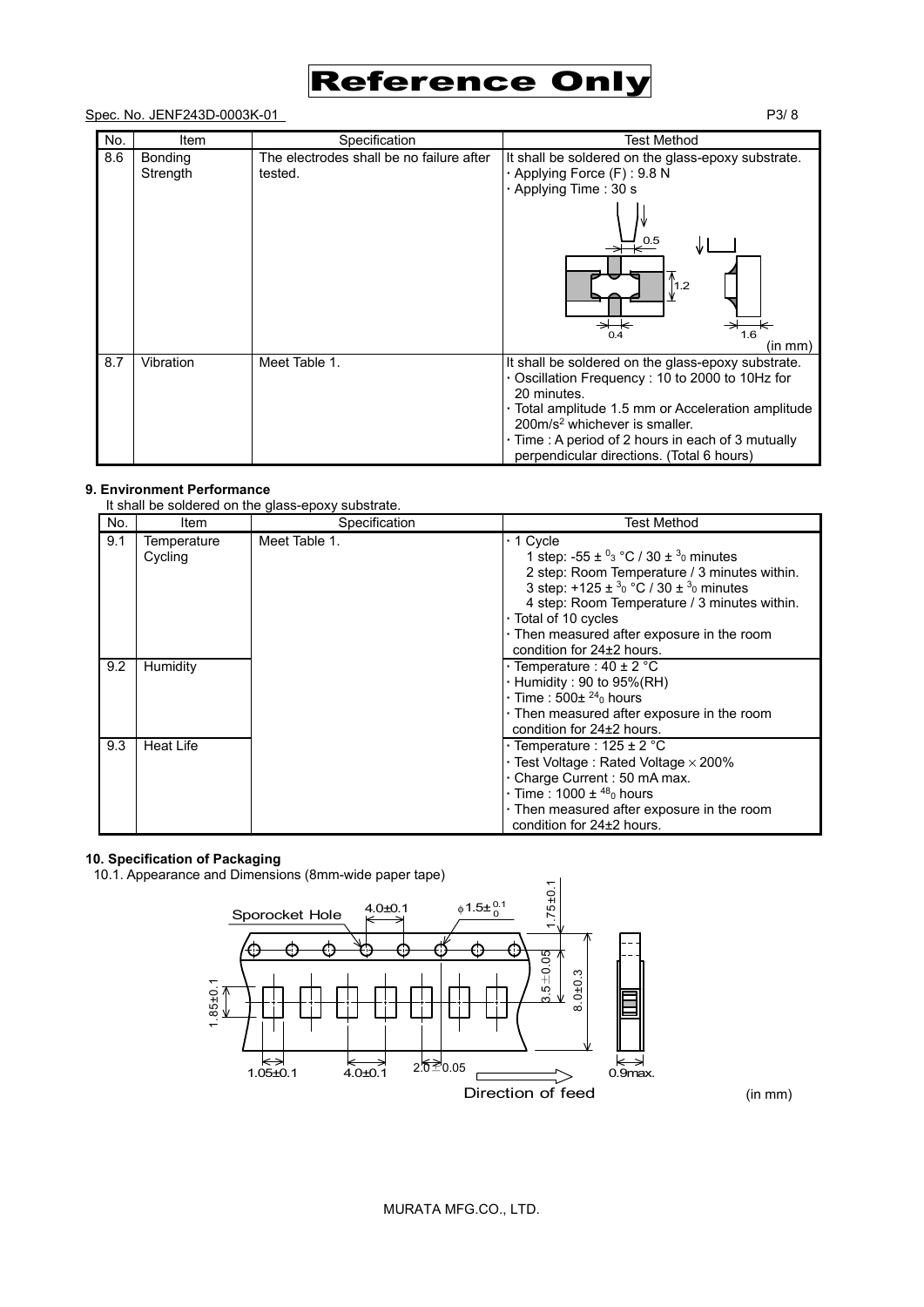

Spec. No. JENF243D-0003K-01 P4/ 8

10.2. Specification of Taping

(1) Packing quantity (standard quantity)

- 4000 pcs. / reel
- (2) Packing Method
	- Products shall be packaged in the cavity of the base tape and sealed by top tape and bottom tape.
- (3) Sprocket Hole
	- The sprocket holes are to the right as the tape is pulled toward the user.
- (4) Base tape and Top tape

The base tape and top tape have no spliced point.

(5) Cavity

There shall not be burr in the cavity.

- (6) Missing components number
	- Missing components number within 0.1% of the number per reel or 1 pc., whichever is greater,and are not continuous. The specified quantity per reel is kept.
- 10.3. Pull Strength of Top Tape and Bottom Tape

| Top tape    |  | 5N<br>min |  |
|-------------|--|-----------|--|
| Bottom tape |  |           |  |

10.4. Peeling off force of top tape

0.1N to 0.6N (minimum value is typical) Speed of Peeling off : 300 mm / min



10.5. Dimensions of Leader-tape, Trailer and Reel

There shall be leader-tape (top tape and empty tape) and trailer-tape (empty tape) as follows.



10.6. Marking for reel

Customer part number , MURATA part number , Inspection number(∗1) , RoHS marking(∗2) , Quantity , etc

\*1) « Expression of Inspection No. »

\n

| (1) Factory Code                                        | (2) Date                  | First digit | 2 | 2 |
|---------------------------------------------------------|---------------------------|-------------|---|---|
| (2) Date                                                | First digit               | 2           | 2 |   |
| (3) Serial No.                                          | Third, Fourth digit : Day |             |   |   |
| (4) $1$ Jan. to Step 2 → 1 to 9, Oct. to Dec. → 0, N, D |                           |             |   |   |
| (5) Serial No.                                          | Third, Fourth digit : Day |             |   |   |
| (6) $1$ RoHS (2) 10                                     | 10                        |             |   |   |
| (7) $1$ RoHS regulation conformity parts.               | 10                        |             |   |   |
| (8) $1$ RoHS regulation conformity parts.               | 10                        |             |   |   |
| (9) MURATA classification number                        | 10                        |             |   |   |

10.7. Marking for Outside package (corrugated paper box)

Customer name , Purchasing Order Number , Customer Part Number , MURATA part number , RoHS marking (∗2) , Quantity , etc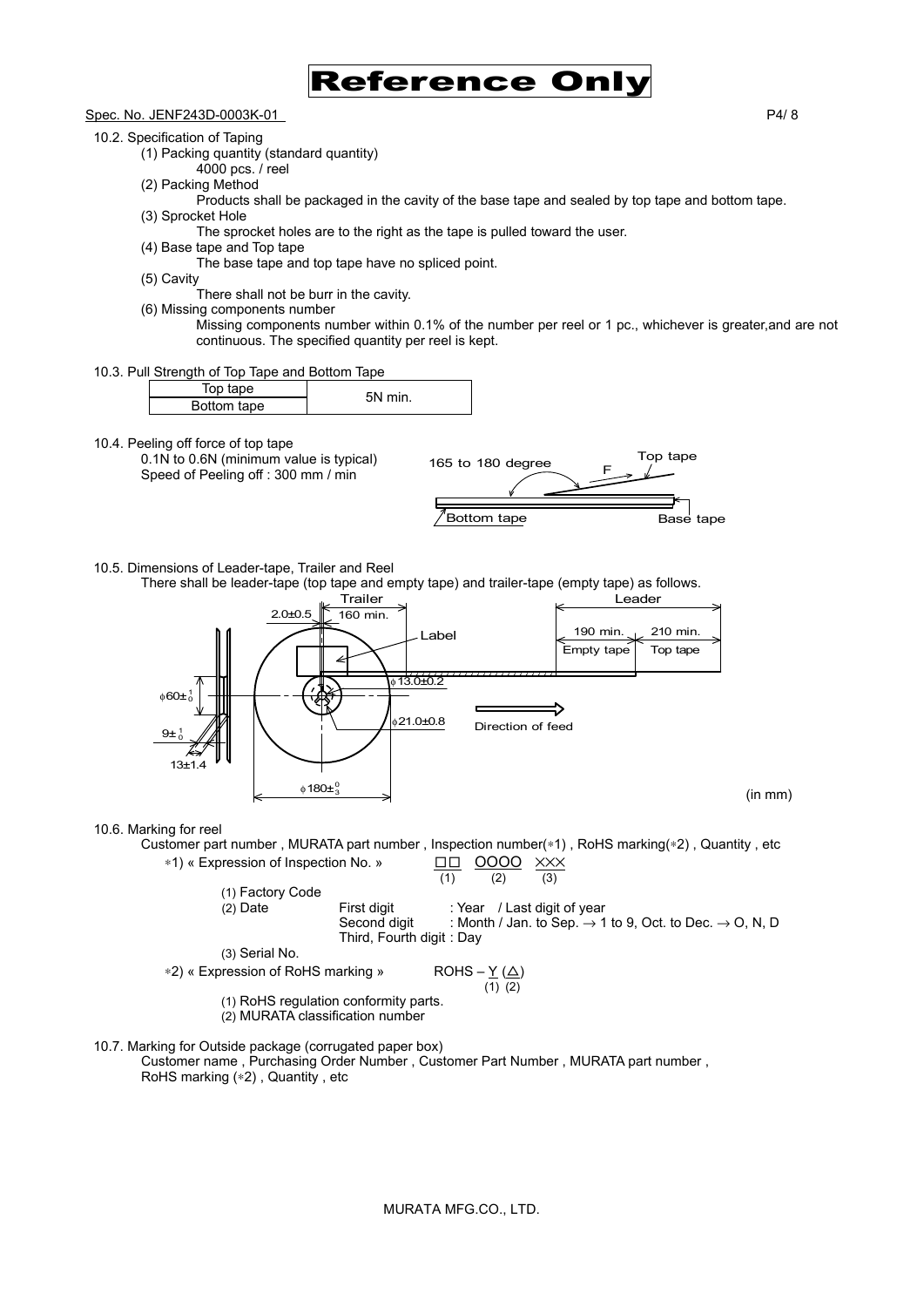## Reference Or

#### Spec. No. JENF243D-0003K-01 P5/ 8





| <b>Outer Case Dimensions</b><br>(mm) |     |    | Standard Reel Quantity in Outer Case<br>(Reel)                                |
|--------------------------------------|-----|----|-------------------------------------------------------------------------------|
| W                                    |     |    |                                                                               |
| 186                                  | 186 | 93 |                                                                               |
|                                      |     |    | $\ast$ Above Outer Case size is typical. It depends on a quantity of an order |

∗ Above Outer Case size is typical. It depends on a quantity of an order.

#### **11. Standard Land Dimensions**

The chip EMI filter suppresses noise by conducting the high-frequency noise element to ground. Therefore, to get enough noise reduction, feed through holes which is connected to ground-plane should be arranged according to the figure to reinforce the ground-pattern.



### 12.  $\bigwedge$  Caution

Limitation of Applications

Please contact us before using our products for the applications listed below which require especially high reliability for the prevention of defects which might directly cause damage to the third party's life, body or property.

- (1) Aircraft equipment (2) Aerospace equipment (3) Undersea equipment (4) Power plant control equipment
- (5) Medical equipment (6) Transportation equipment(automobiles, trains, ships, etc.) (7) Traffic signal equipment
- $(8)$  Disaster prevention / crime prevention equipment  $(9)$  Data-processing equipment
- (10) Applications of similar complexity or with reliability requirements comparable to the applications listed in the above

#### **13. Notice**

Products can only be soldered with reflow.

This product is designed for solder mounting.

Please consult us in advance for applying other mounting method such as conductive adhesive.

#### 13.1. Flux and Solder

| Flux                                | Use rosin-based flux, Do not use highly acidic flux (with chlorine content exceeding 0.2(wt)%).<br>Do not use water-soluble flux. |
|-------------------------------------|-----------------------------------------------------------------------------------------------------------------------------------|
| Solder<br>Use Sn-3.0Ag-0.5Cu solder |                                                                                                                                   |

Other flux (except above) Please contact us for details, then use.

#### 13.2. Note for Assembling

< Thermal Shock >

Pre-heating should be in such a way that the temperature difference between solder and products surface is limited to 100°C max. Also cooling into solvent after soldering should be in such a way that the temperature difference is limited to 100°C max.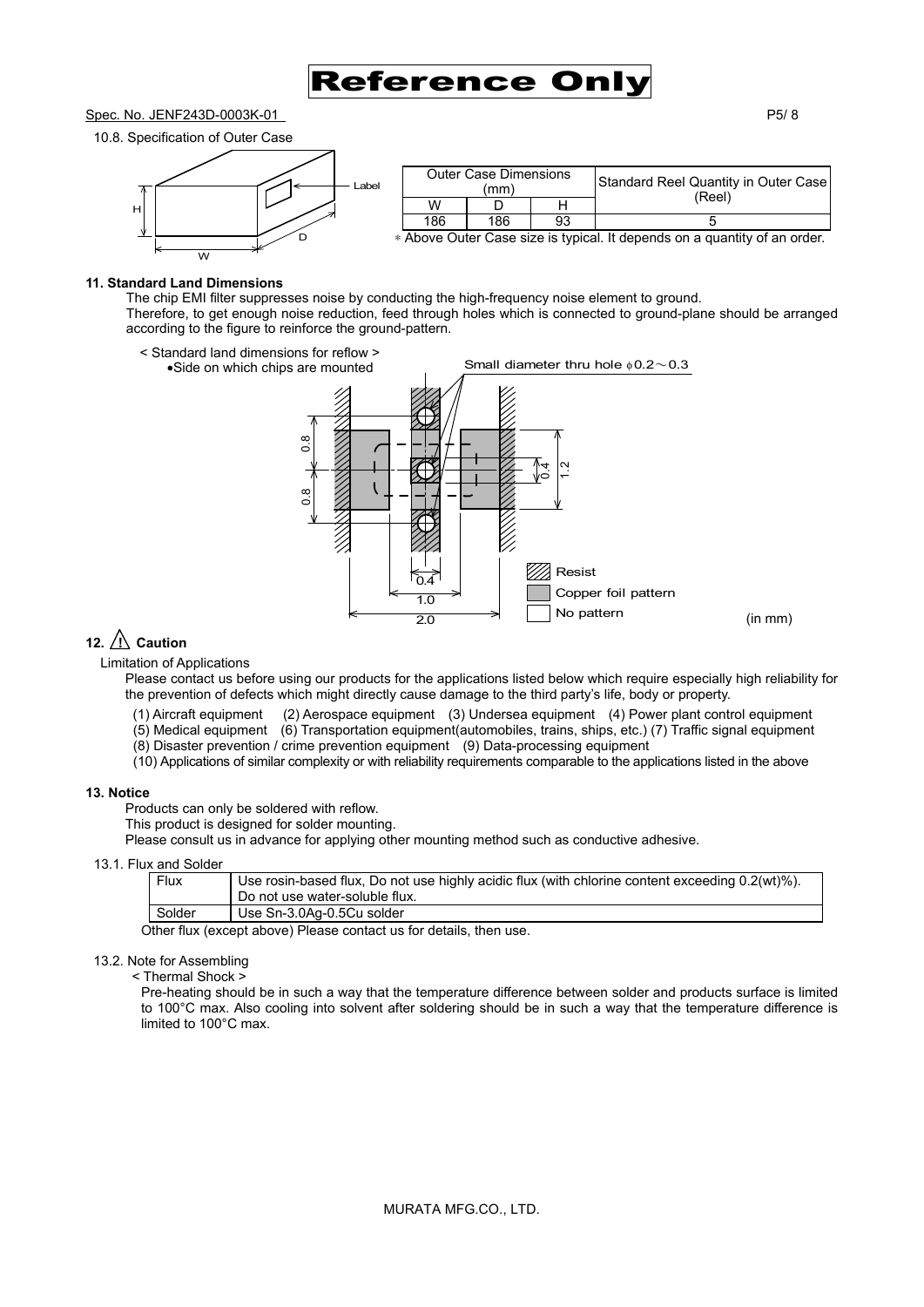

Spec. No. JENF243D-0003K-01 P6/ 8

13.3. Attention Regarding P.C.B. Bending

- The following shall be considered when designing P.C.B.'s and laying out products.
	- (1) P.C.B. shall be designed so that products are not subject to the mechanical stress for board warpage. [Products direction]

〈Poor example〉 〈Good example〉 b a

Products shall be located in the sideways direction (Length:a< b) to the mechanical stress.

(2) Components location on P.C.B. separation.

It is effective to implement the following measures, to reduce stress in separating the board. It is best to implement all of the following three measures; however, implement as many measures as possible to reduce stress.

| <b>Contents of Measures</b>                                                                | Stress Level       |
|--------------------------------------------------------------------------------------------|--------------------|
| (1) Turn the mounting direction of the component parallel to the board separation surface. | $\cdot$ > $D^{*4}$ |
| (2) Add slits in the board separation part.                                                |                    |
| (3) Keep the mounting position of the component away from the board separation surface.    |                    |



 $*1$  A  $>$  D is valid when stress is added vertically to the perforation as with Hand Separation.If a Cutting Disc is used, stress will be diagonal to the PCB, therefore  $A > D$  is invalid.

(3) Mounting Components Near Screw Holes

When a component is mounted near a screw hole, it may be affected by the board deflection that occurs during the tightening of the screw. Mount the component in a position as far away from the screw holes as possible.



#### 13.4. Pre-heating Temperature

Soldering shall be handled so that the difference between pre-heating temperature and solder temperature shall be limited to 100°C max. to avoid the heat stress for the products.

#### 13.5. Reflow Soldering

- 1) Soldering paste printing for reflow
	- **·** Standard thickness of solder paste: 100µm to 150µm. Standard printing pattern of solder paste.
	- **·** Use the solder paste printing pattern of the right pattern.

**·** For the resist and copper foil pattern, use standard land dimensions.

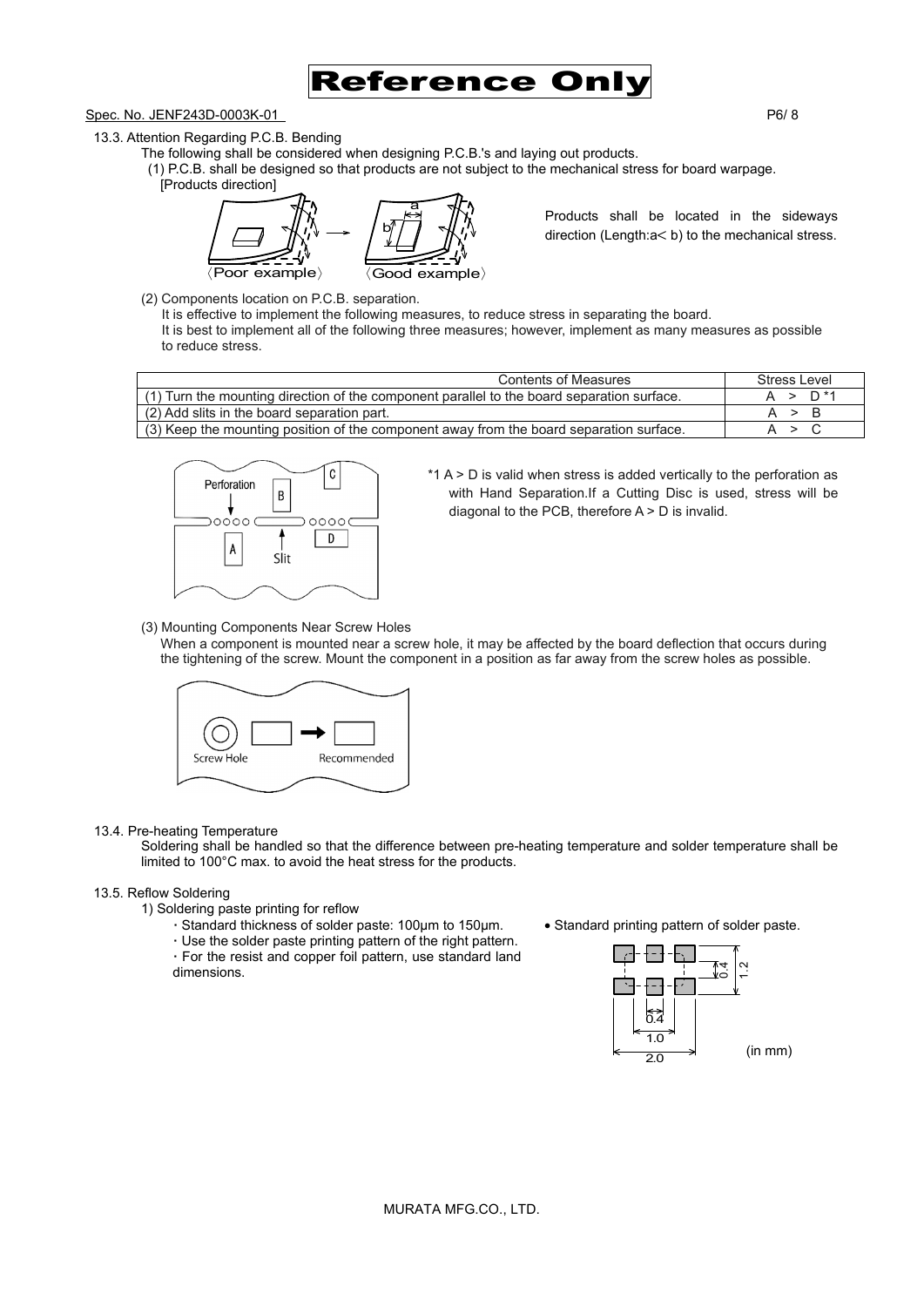

#### Spec. No. JENF243D-0003K-01 P7/ 8

2) Soldering Conditions

Standard soldering profile and the limit soldering profile is as follows.

The excessive limit soldering conditions may cause leaching of the electrode and / or resulting in the deterioration of product quality.



|                  | <b>Standard Profile</b>                       | Limit Profile         |  |
|------------------|-----------------------------------------------|-----------------------|--|
| Pre-heating      | $150^{\circ}$ C ~ 180 $^{\circ}$ C, 90s ± 30s |                       |  |
| Heating          | above 220 $^{\circ}$ C, 30s ~ 60s             | above 230°C, 60s max. |  |
| Peak temperature | $245^{\circ}$ C ± 3 $^{\circ}$ C              | $260^{\circ}$ C, 10s  |  |
| Cycle of reflow  | 2 times                                       | 2 times               |  |

#### 13.6. Reworking with Soldering iron

The following conditions shall be strictly followed when using a soldering iron.

- Pre-heating : 150°C, 1 min Soldering iron output : 30W max.
	-
- Tip temperature : 350°C max. Tip diameter :  $\phi$  3mm max.
- Soldering time :  $3(+1,-0)$  s Times : 2times max.
	-
- Note: Do not directly touch the products with the tip of the soldering iron in order to prevent the crack on the ceramic material due to the thermal shock.

#### 13.7. Solder Volume

Solder shall be used not to be exceeded as shown below.



1/3T≤ t ≤T(T:Chip thickness)

Accordingly increasing the solder volume, the mechanical stress to product is also increased. Excessive solder volume may cause the failure of mechanical or electrical performance.

#### 13.8. Cleaning Conditions

- Products shall be cleaned on the following conditions.
- (1) Cleaning temperature shall be limited to 60°C max. (40°C max. for Isopropyl alcohol (IPA))
- (2) Ultrasonic cleaning shall comply with the following conditions, with avoiding the resonance phenomenon at the mounted products and P.C.B.
	- Power: 20W / l max.
		- Frequency: 28kHz to 40kHz
		- Time: 5 minutes max.
- (3) Cleaner
	- 1. Cleaner
		- **·** Isopropyl alcohol (IPA)
	- 2. Aqueous agent
		- **·** PINE ALPHA ST-100S
- (4) There shall be no residual flux and residual cleaner after cleaning.
- In the case of using aqueous agent, products shall be dried completely after rinse with de-ionized water in order to remove the cleaner.
- (5) Other cleaning

Please contact us.